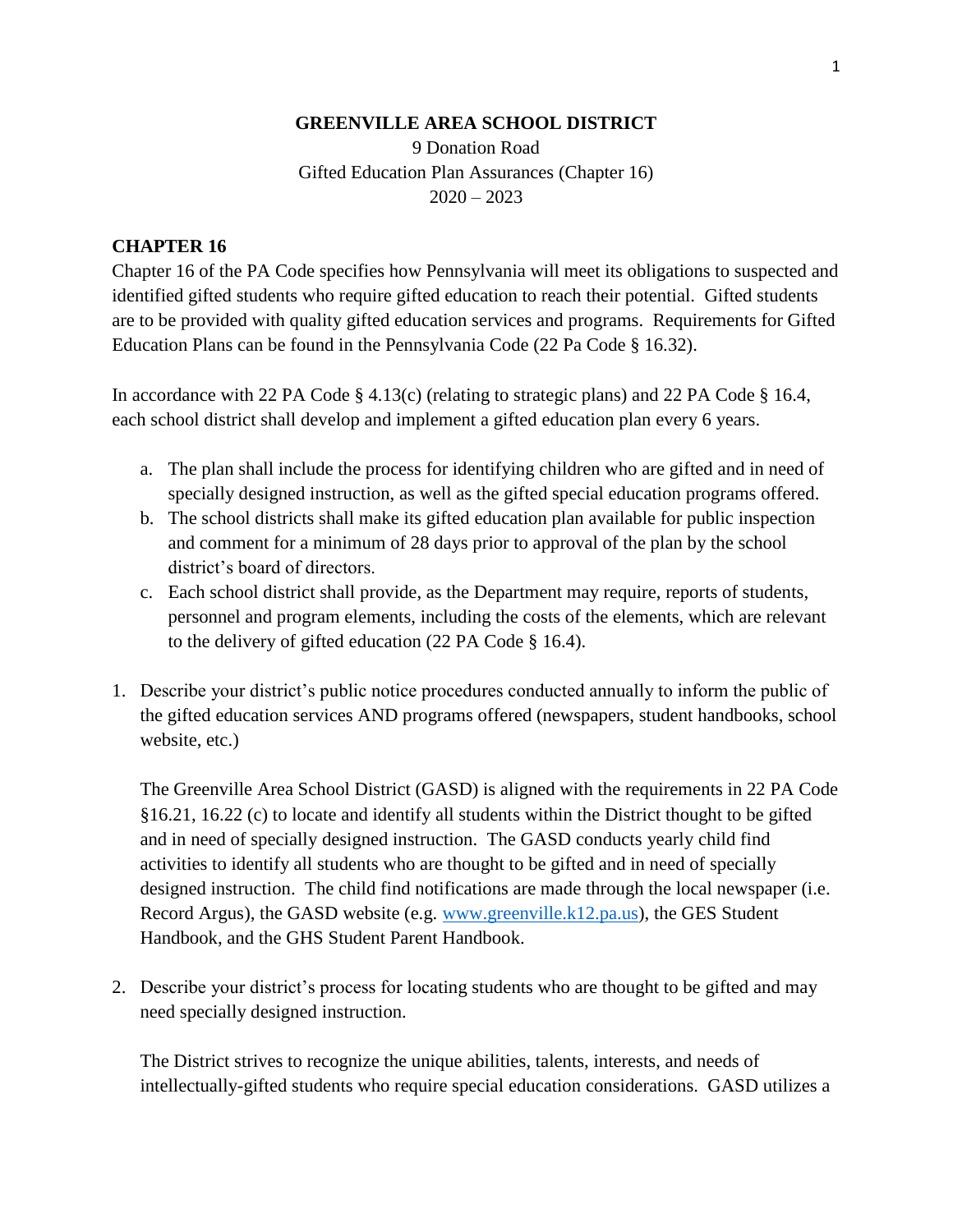screening protocol for locating students who are thought to be gifted and in need of specially designed instruction. The District utilizes a universal screening process to screen kindergarten through sixth grade students. The screening components are varied and diverse, which include: a review of local assessment data, classroom observations, teacher input, parent input, and standardized screening tools.

Gifted  $&$  Enrichment Screening – Kindergarten through Third Grade, Level 1 This level of general screening is to be completed by the Gifted Support Teacher, School Counselor, School Psychologist, and Director of Special Education.

District Assessments – All data collected by October.

- Aimsweb Plus or MAPS (reading, math, and spelling) 94% or above in three out of four domains
- Peabody Picture Vocabulary Test greater than 120
- Big Ideas or Go Math beginning of the year benchmark at the Advanced level
- Must meet two out of the three above criteria to move to Level 2

- Gifted & Enrichment Screening, Level 2

If students meet Level 1 criteria, the following is given after a parental letter is sent home for permission to administer the gifted/enrichment screening.

- Individual assessments
	- $\circ$  Kaufman Brief Intelligence Test (K-BIT)  $2<sup>nd</sup>$  Edition administered by the School Counselor, or Gifted Support Teacher; a score of 125 or higher must be achieved
	- o GATES teacher checklist having three out of the five areas identified as probable or above
	- o Certified School Nurse medical information (i.e. documented evidence that intervening factors are not masking gifted ability)

- Gifted & Enrichment Screening, Level 3

If a student meets Level 2 criteria, they will be referred for an evaluation to determine if they are a student who is gifted and in need of specially designed instruction.

 $Gifted & Enrichment Screening - Fourth through Sixth Grade, Level 1$ 

This level of general screening is to be completed by the Gifted Support teacher, School Counselor, School Psychologist, and Director of Special Education.

District Assessments – All data collected by October.

o Aimsweb Plus or MAPS (reading and math) 94% or above in three out of four domains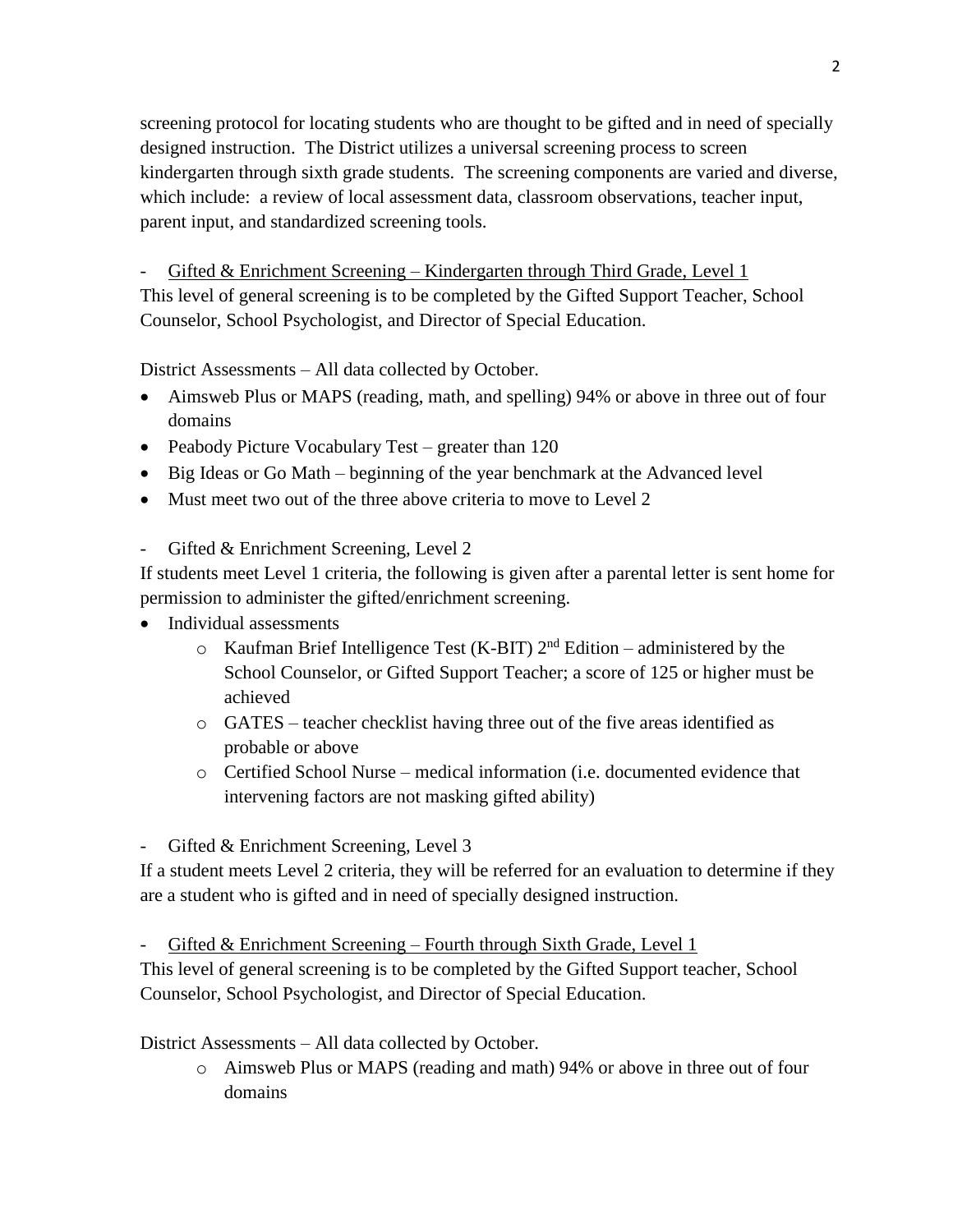- o Peabody Picture Vocabulary Test greater than 120
- o Go Math beginning of the year benchmark at the Advanced level
- o PSSA advanced level in reading or math

Gifted & Enrichment Screening, Level 2

If students meet Level 1 criteria, the following is given after a parental letter is sent home for permission to administer the gifted/enrichment screening.

- Individual assessments
	- $\circ$  Kaufman Brief Intelligence Test (K BIT)  $2^{nd}$  Edition administered by the school counselor or Gifted Support teacher. A score of 125 or higher must be achieved
	- o GATES teacher checklist with three out of the five areas identified as probable or above
	- $\circ$  Certified School Nurse medical information (i.e. documented evidence that intervening factors are not masking gifted ability)

- Gifted & Enrichment Screening, Level 3

If a student meets Level 2 criteria, they will be referred for an evaluation to determine if they are a student who is gifted and in need of specially designed instruction

# Gifted & Enrichment Screening – Seventh through Twelfth, Level 1

This level of general screening is to be completed by the Gifted Support Teacher, School Counselor, School Psychologist, and Director of Special Education

# District Assessments

- o MAPS
- o Peabody Picture Vocabulary Test greater than 120
- o PSSA, Keystone advanced level in read or math
- o Algebra Assessment meeting minimum performance standard (90% correct)
- Level 2 If students meet Level 1 criteria, the following is given after a parental letter is sent home for permission to administer the gifted/enrichment screening.
- Individual Assessments
	- $\circ$  Kaufman Brief Intelligence Test (K BIT)  $2<sup>nd</sup>$  Edition administered by the school counselor or Gifted Support teacher, a score of 125 or higher must be achieved
	- $\circ$  GATES teacher checklist (ELA, math or science teacher) with three out of the five areas identified as probable or above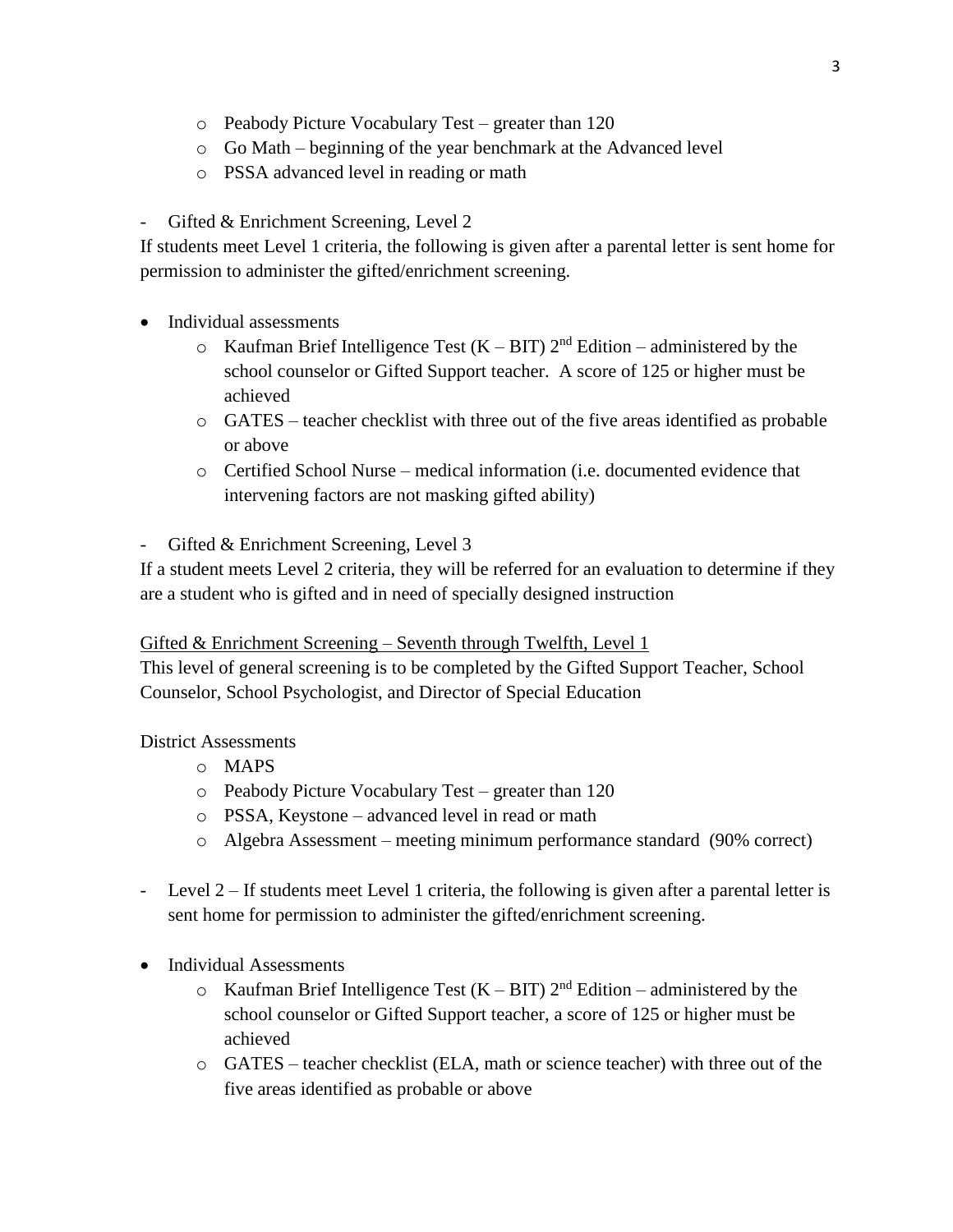- $\circ$  Certified School Nurse medical information (i.e. documented evidence that intervening factors are not masking gifted ability)
- Gifted & Enrichment Screening Level 3

If a student meets Level 2 criteria, they will be referred for an evaluation to determine if they are a student who is gifted and in need of specially designed instruction.

#### Who is able to refer? Is a parent referral different than a teacher referral?

A parent, teacher or administrator may refer a student at any time for a Gifted & Enrichment Screening. A parent referral is not different than a teacher referral. Teachers usually consult with the parents prior to making a referral.

# Who are the personnel involved in the referral process? What is their role in the GASD and in the referral process?

The personnel involved in the referral process are the Gifted Support teacher, School Counselor, School Psychologist, Director of Special Education, classroom teacher(s), principal, school nurse, the parent, and the student.

- The Aimsweb Plus or MAPS benchmark assessment data are reviewed by the Gifted Support Teacher, School Counselor, School Psychologist, and the Director of Special Education.
- The Peabody Picture Vocabulary Test can be administered and reviewed by the Gifted Support teacher, School Counselor, School Psychologist or a Speech & Language Pathologist.
- The Big Ideas (math  $K 2$ ) or Go Math (math  $3 6$ ) grade level teachers collaborate with the Gifted Support teacher.
- Kaufman Brief Intelligence Test  $(K BIT)$   $2<sup>nd</sup>$  Edition is administered by the School Counselor or Gifted Support teacher.
- GATES at least one classroom teacher completed the checklist
- Certified School Nurse medical information is provided to the school psychologist.

# Are there timelines to the referral process?

There are no timelines identified in the Chapter 16 Regulations governing the referral process for a gifted evaluation. However, the GASD strives to complete screening Levels 1 and 2 so as not to hinder the identification and specially-designed instruction required by a learner. A Gifted Evaluation is conducted to gather information that will be used in order to determine eligibility and the need for gifted education. The evaluation is compliant with state and federal law.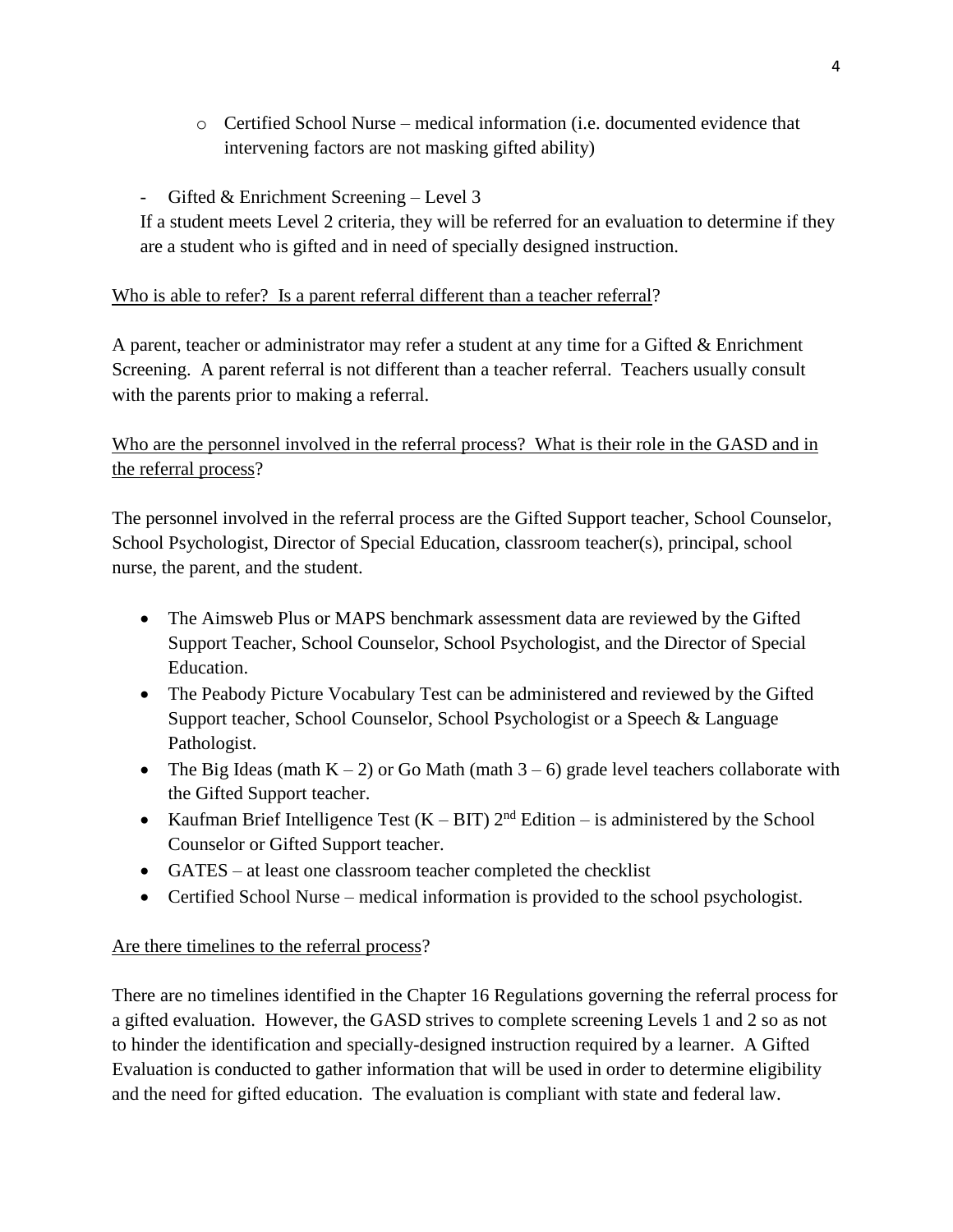Mentally gifted is defined in the Pennsylvania Gifted Education Guideline (2014) as "outstanding intellectual and creative ability, the development of which requires specially designed programs or support services, or both, not ordinarily provided in the regular education program." A student may be eligible for gifted education if he/she has an IQ of 130 or higher and other factors listed below that indicate gifted ability. Additionally, gifted ability cannot be based on IQ score solely. If the IQ score is lower than 130, a student may be identified as eligible for gifted support and in need of specially designed instruction when other conditions (multiple criteria) strongly indicate gifted ability. The multiple conditions/criteria to be considered include:

- Achievement test scores one year or more above level
- Observed or measured rates of acquisition and retention of new content or skills that reflect gifted ability
- Achievement, performance or expertise in one or more academic areas that demonstrates a high level of accomplishment
- Higher level thinking skills
- Documented evidence that intervening factors are masking gifted ability.
- 3. Described your district's procedures for determining ELIGIBILITY (through MULTIPLE CRITERIA) and NEED (based as ACADEMIC STRENGTH) for potentially mentally gifted students (EVALUATION).

SCREENING AND EVALUATION PROCESS OVERVIEW: At any point in the process, a parent may request an evaluation within the limit of one request per calendar year. If the request is made orally to any professional employee or administrator of the District, that individual will notify the Department of Special Education immediately. When the District receives the request, the parents or guardians will receive a Permission to Evaluate form within ten calendar days of the verbal or written request. The District must receive a parent's or guardian's signature on the Permission to Evaluate form in order to proceed with the evaluation by a certified school psychologist.

- Level 1 Screening includes a review of Aimsweb Plus, Maps, Peabody Picture Vocabulary Test, PSSA Keystone, and Teacher Recommendations.
- Level 2 Screening is the administration of the Kaufman Brief Intelligence Test, Teacher Recommendations. A Consent to Screen letter is issued to the parent/guardian for permission to administer the Kaufman Brief Intelligence Test – Second Education (K – BIT 2). If the student scores 125 or higher on Verbal, Nonverbal and/or Overall Composite on the K-BIT 2, they are referral for a full gifted education. If the student scores below 125 a letter to the parents is issued stating that a full gifted evaluation is not recommended. However, the parents/guardians continue to have the right to formally request this evaluation.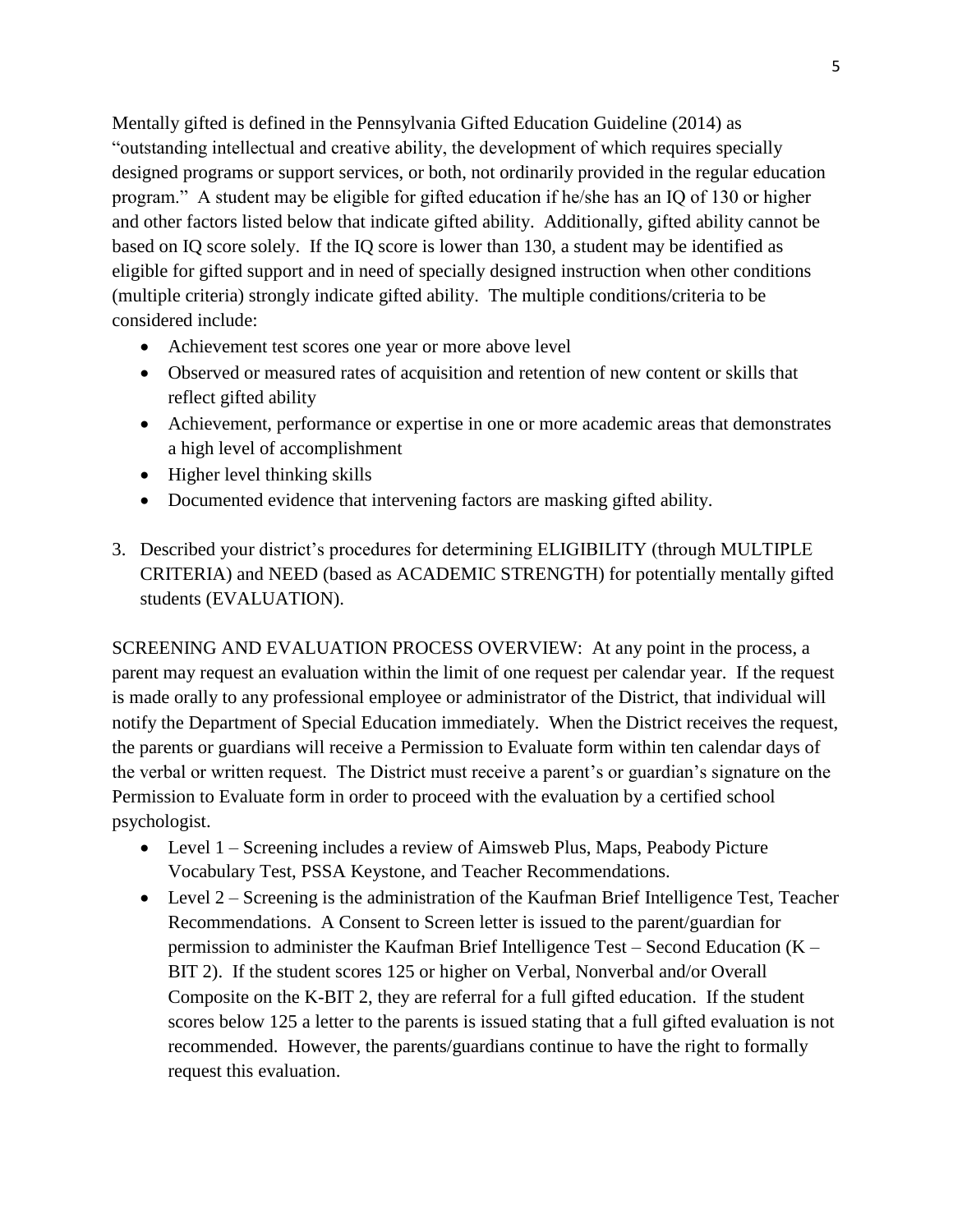- Level  $3 If$  the student meets all the criteria of the universal and individual screening process, the Gifted Permission to Evaluate is issued to the parents. Upon receipt of the signed permission, the Gifted Multidisciplinary Team completes the evaluation within 60 calendar days. The GMDT team members complete rating scales and input forms. The evaluation conducted by the school psychologist includes ability, achievement, grades, learning strengths, educational needs, aptitudes, interests, rates of acquisition, rates of retention, and the identification of any intervening factors. GASD gifted evaluation data (see listing below) is summarized in the Gifted Written Report. Each data set (multiple criteria) is considered with points awarded for the identification of need based on their academic strengths and need for specially-designed instruction from Gifted Support Services on either the Matrix Guidelines for  $K - 3$  OR the Matrix Guidelines for  $4 - 12$ .
- Cognitive abilities, as measured by an individually administered IO test  $(WJ IV, WISC$  $-V$ )
- Academic abilities in reading, as measured by an individually administered achievement test (WJ-IV, WIAT-4)
- Academic Abilities in reading, as measured by benchmark assessments or group achievement test (most recent Aimsweb Plus or MAPS benchmark data in grades K -3) or PSSA data in grades  $4 - 8$ )
- Academic abilities in reading, as measured by teacher grades (most recent quarter report card grade
- Academic abilities in math, as measured by an individually administered achievement test (WJ-IV, WIAT-4)
- Academic abilities in math, as measured by benchmark assessments or group achievement test (most recent AimswebPlus or MAPS benchmark data in grade  $K - 3$  or PSSA data in grades  $4 - 8$
- Academic abilities in math, as measured by teacher grades (most recent quarter report card grade)
- Teacher observations of leadership, specific academic aptitude, creativity, and intellectual abilities (Teacher Recommendation)
- Completion of the GATES Rating Scale by the teacher to determine rates of acquisition and retention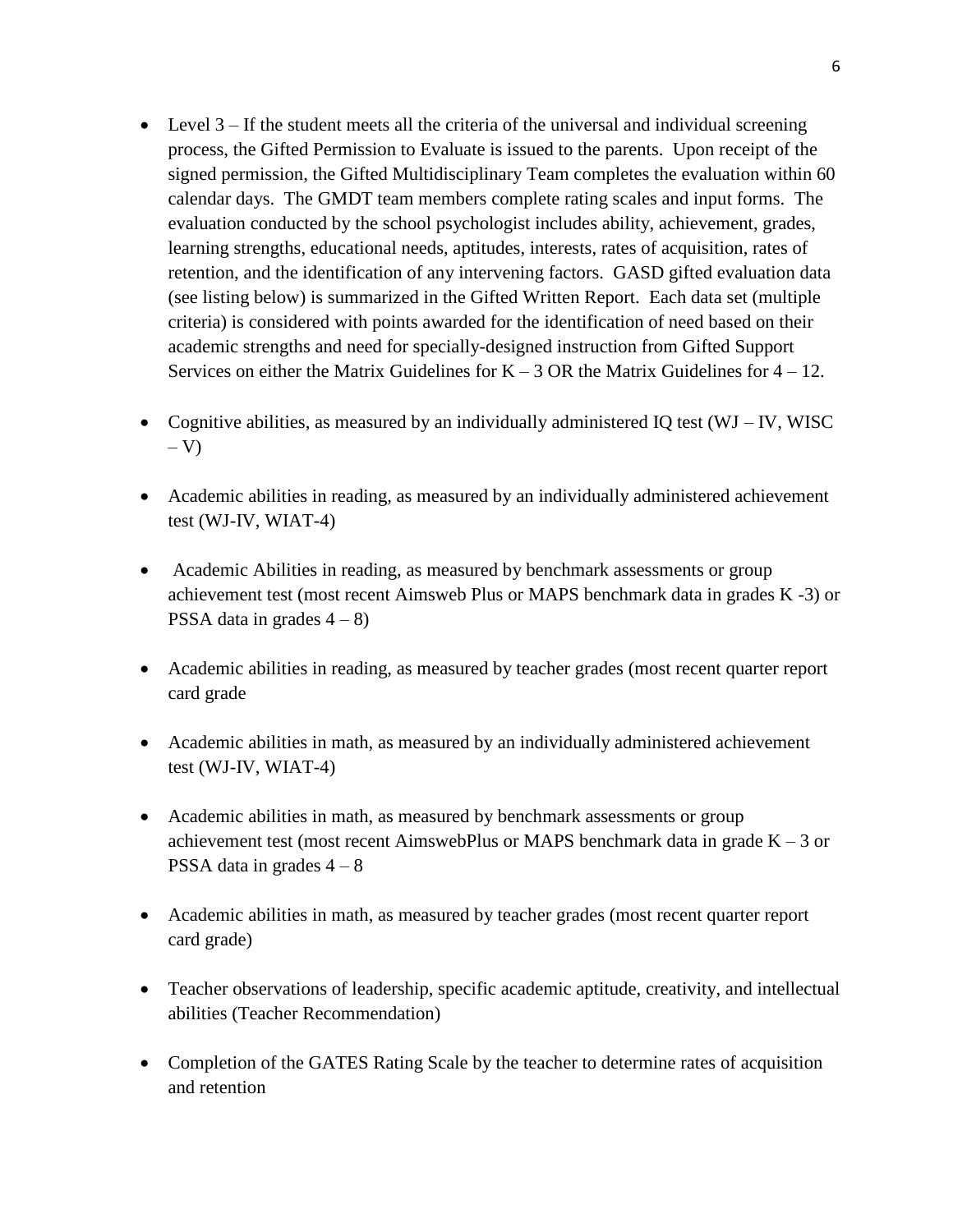- Completion of the parent input form if a student qualifies for a 504 Plan can be included in a Gifted Individualized Plan. According to 22 PA Code Chapter 15, a student with a physical or mental impairment that substantially limits or prohibits participation or access to an aspect of the student's school program may require a 504 Service Agreement to establish aids, services, and accommodations to access the general curriculum. There is not requirement to include or prohibit a 504 Plan in a Gifted Individualized Education Plan. If the student has a Gifted Individualized Education Plan, the 504 Plan could be referenced in the Support Services section of the Gifted Individualized Education Plan.
- 4. Describe the gifted programs that are offered to provide opportunities for acceleration, enrichment or both. The word programs refers to the CONTINUUM OF SERVICES, not one particular option.

The review of the Gifted Education Plan required by the Future Ready Comprehensive Planning Process (FRCPP) created the opportunity for the GASD to have a team of individuals with diverse skills and interests examine the screening, evaluation process, and services for students receiving gifted support. The GASD Matrix Guidelines for  $K - 3$  and the Multiple Criteria Matrix for Grades  $4 - 12$  screening tools are being revised due to a change of the universal screening tool utilized. The District is adding a standardized tool within the evaluation process after reviewing other district protocols. Through collaborative efforts with multiple constituents (i.e. students, families, teachers, administrators, the Midwestern Intermediate Unit IV's Educational Consultant; webinar; and professional development activities, the GASD will continue its' implementation of gifted programming at GES and GHS across all grade levels. The gifted services for identified gifted students are based on each student's unique needs. The GASD's gifted services allow students to participate in enrichment or acceleration, or both, as appropriate, and to receive services according to their intellectual and academic abilities. The selection of activities, curriculum, and instruction for students identified as gifted is based on their identified strengths in the areas of English language arts, mathematics, and the sciences. Teachers work collaboratively to create meaningful, high-level, challenging activities. The instructional intent of an activity may be the experimentation, challenge, and/or the discovery of the unexpected. Instructional teams nurture the gifted student while enriching their gifted qualities through differentiated instruction. The Pennsylvania Association for Gifted Education (PAGE) identifies several differentiation strategies used in GASD's gifted support services including anchor activities, activity menus, cubing/think dots/tic tack toe boards, curriculum compacting, independent study, and learning centers. (PAGE publication "Differentiation for Gifted") Acceleration in English language arts, mathematics or the science may be needed to address a student's giftedness. The addition of the Iowa Acceleration Scale to the Evaluation process will be utilized to guide educational teams in the decision-making process of acceleration. This tool adds a systematic and defensible method when determining student placements and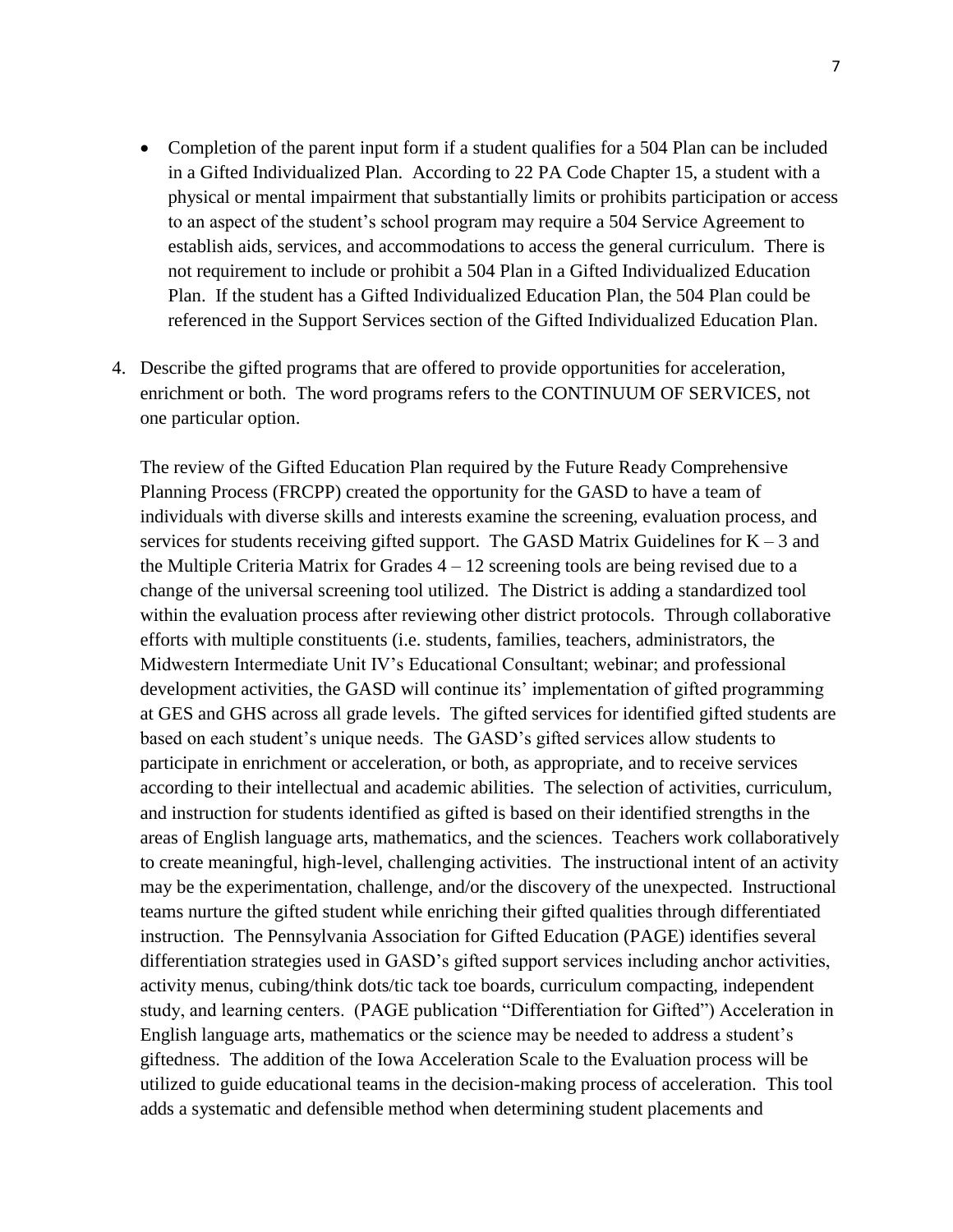considering the need for acceleration. Gifted programing is determined through collaboration of the gifted support teacher, general education teachers, parents/guardians, and students. The dual identification occurs when a student is determined to qualify for gifted (Chapter 16) and special education (Chapter 14) services. Chapter 14 regulations supersede Chapter 16 and are followed.

- I. Highlights of each grade band during the School Year 2020/2021
	- a.  $K 3$ : There are currently two students who are gifted in this grade band. One student is continuing to participate in remote instruction and the accelerated option to work at his own pace in mathematics. The second student enjoys the opportunity to work with older students in a variety of challenging activities including Math 24, Blokus (logic strategy), Ozobots, and the introduction to additional logic activities.
	- b.  $4 5$ : The fourth grade students have completed a research project and presented it to their class. They are currently engaged in the M & M Madness requiring sorting, graphing, converting factions to decimals, and percentages which they will present to their class. They have also completed activities with Ozobots, Lego building, Scrabble, Chess, Banana Grams, and Upwords. The fifth grade students were engaged in a Harry Potter & the Sorcerer's Stone book study and project; initiated the research and preparations for the Presentation's Academic Game; and have played all of the Academic Games.
	- c.  $6 8$ : The sixth graders researched the Egyptian pyramids, completed the math calculations to build a scale model of Giza, the Sphinx and Obelisk, and the Pyramid of Djoser. The students have also played Blokus and other activities of their choice. The seventh graders started researching Van Gogh for a project but shifted to building a scale model of chariots. The eighth graders are preparing for the Youngstown State University English Festival.
	- d.  $9 12$ : At the time of this submission, our ninth through twelfth grade students were experiencing their seventh day of in-person learning. Previously, they were attending only on Tuesdays and Fridays.
- II. Highlights of the Gifted Support Program Enrichment:

The Academic Games are open to students in third through sixth graders who show academic excellence in the classroom.

- Linguishtik: "Ling": is a game of grammar and writing. Students must find words and use them correctly in sentences. Skills needed include English and grammar.
- Propaganda: While playing Propaganda, players learn to recognize techniques of persuasion that are often used by advertisers, politicians, editorial writers, and in normal human interaction. Players increase their ability to discern the truth from smokescreens; they learn to figure out the reality of situations rather than getting duped by the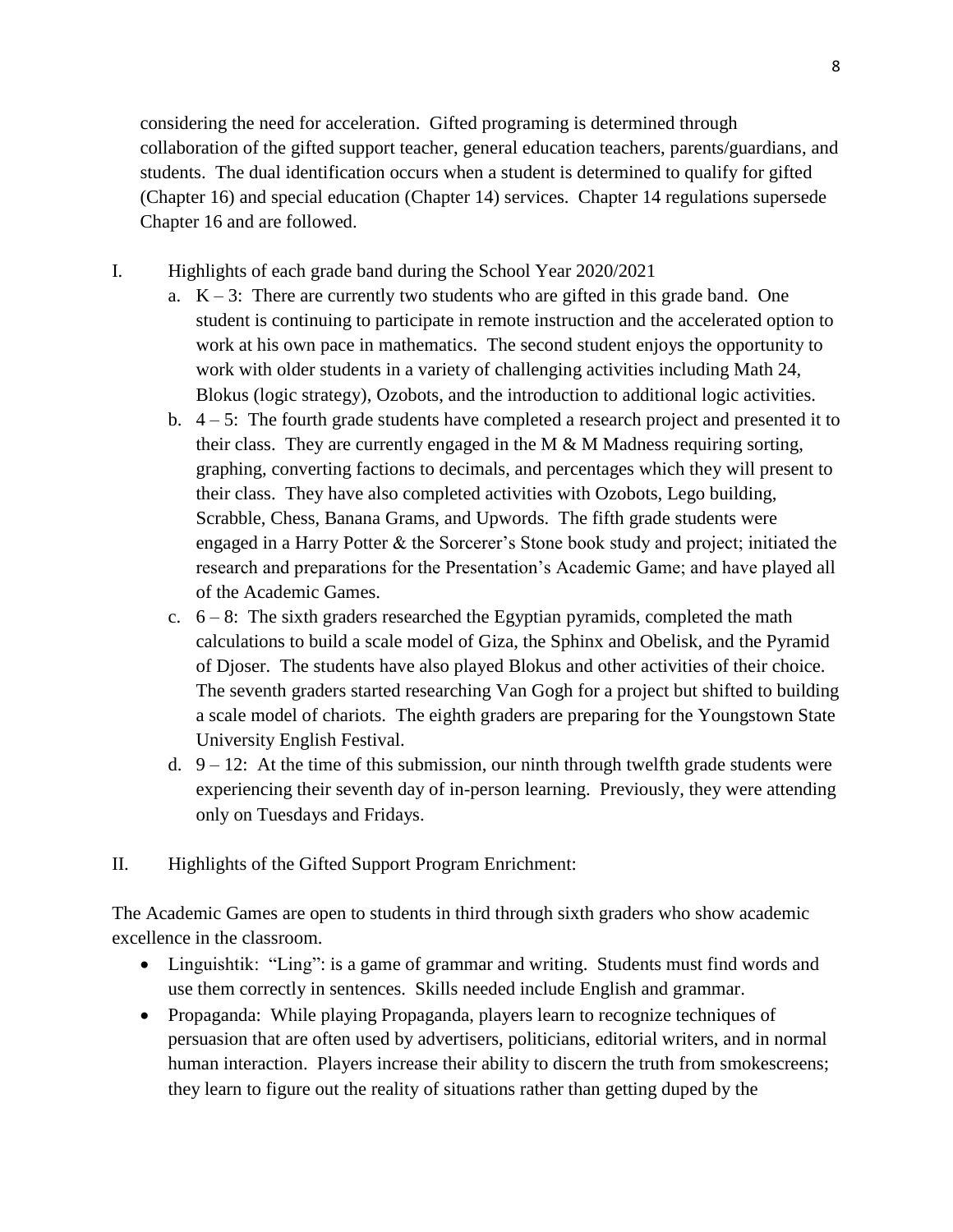techniques. Players become critical thinkers, by reading and researching the different techniques. Players on a team from a school spend time studying together and exchanging ideas and notes as part of their learning experience.

- Mr. President and World Events: Mr. President and World Events require students to read informational /non-fiction text about presidents, and current and historical world events. Students research topics and present information as well as read and comprehend text that is higher than grade level.
- Equations: Equations is a math game that involves addition, subtraction, multiplication, division, fractions, percent, least common multiple, greatest common factor, square root, prime numbers, additive inverse, positive and negative numbers, place value, exponents, factorial, decimals, and averages.
- On-sets: On-sets is a math game that teaches spatial relationships, to create and described sets of colored objects using union, intersection, set difference, set complement, the universe, and the null set.
- $\bullet$  7<sup>th</sup> Grade: Students with GIEPs may take Spanish I.
- $\bullet$  7<sup>th</sup> Grade: Students may schedule Algebra I if they meet the minimum performance standard.
- $\bullet$  8<sup>th</sup> Grade: Students with GIEPs may take Spanish I or II and Geometry if they have passed Algebra I.
- Grades  $9 12$ : The GHS has standing articulation agreements through the College in High School programs at the University of Pittsburgh, Seton Hill University, and Thiel College. Students who have met the requirements to enroll in the highlighted CHS courses will have the opportunity to simultaneously earn high school and university credit for a reduced tuition rate. Each of these courses is scheduled within the scope of the regular school day and provides students with the tremendous opportunity to affordably begin their college education.

III. Additional Components of the Gifted Support Program

- Prior to the COVID 19 Pandemic mandatory school closure, the Enrichment services were being expanded to all high-end learners on a rotating basis.
- GASD students have participated in KNEX, Academic Games, and online competitions offered during remote learning (i.e. STEM Challenges).
- All students identified as being eligible and in need of specially-designed instruction are offered pull-out time in the Gifted/Enrichment classrooms at Greenville Elementary School and Greenville High School.
- The Gifted Support teacher has taken gifted students and enrichment learners on small group learning, challenge activities.
- The Gifted Support teacher has taken gifted students and enrichment learners on small group learning, challenge activities.